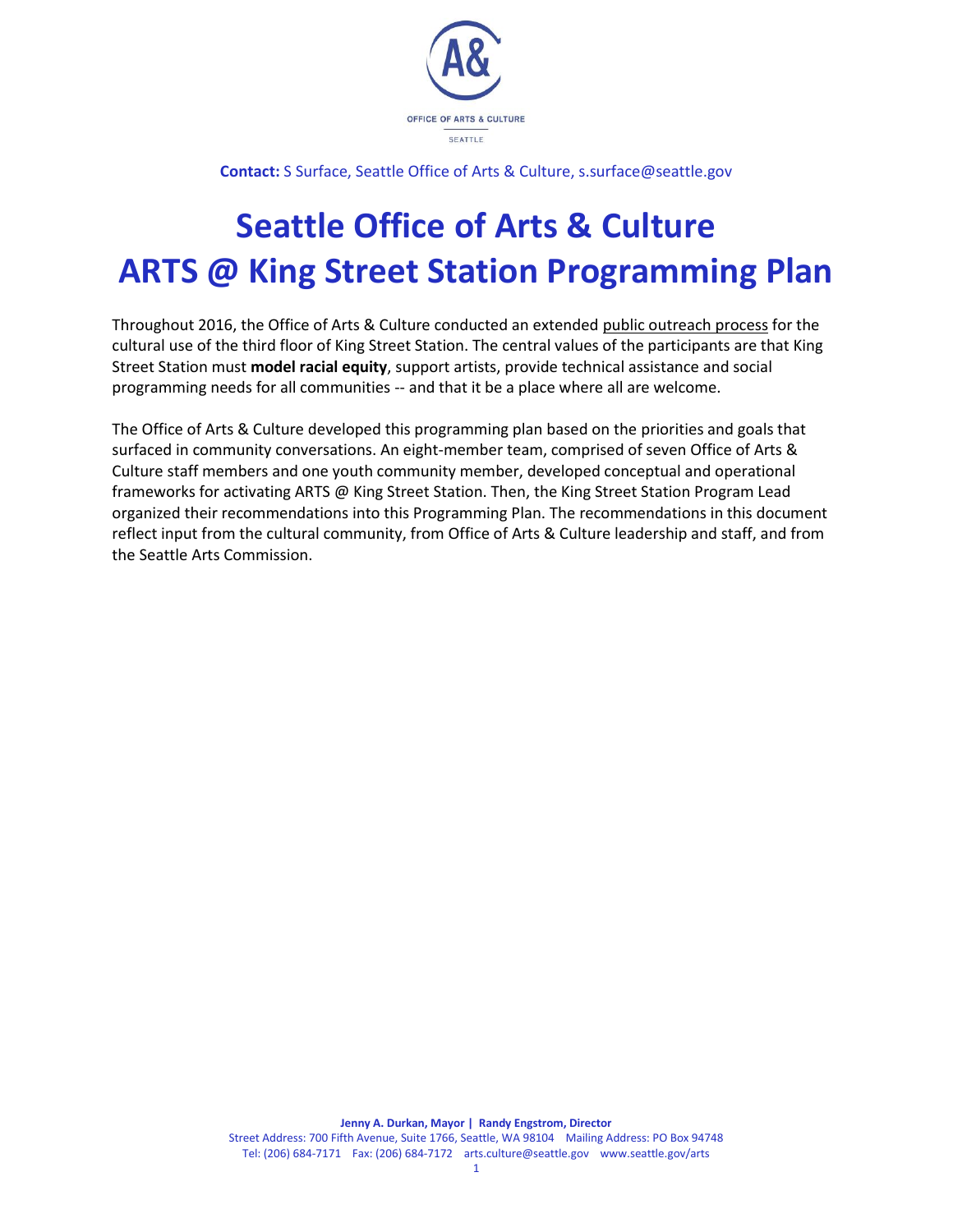

## **Vision**

ARTS @ King Street Station is designed with the following goals in mind:

#### **Model racial equity.**

- 1. **Increase opportunities for communities of color to create and share work.** Center the voices of culture-makers who have historically been underrepresented: communities of color, as well as people with disabilities, youth and elders, and more. Invest in individual artists through technical assistance, trainings, artist residencies, and mentorship opportunities. Our communities are rich with creativity, expertise, and wisdom that should be showcased in King Street Station.
- 2. **Remain flexible**. Embrace variability and stay open to change. Reflect the voices of multiple communities and avoid the dominant influence of any single constituency. Showcase the breadth and diversity of Seattle's cultural landscape.

#### **Support artists and provide technical assistance & social programming needs for all communities.**

- 3. **Create space for the full life cycle of art and other cultural content**. This includes space for:
	- **Research, development, and creation** of arts and cultural work
	- **Exhibition, performance, and presentation** to the community
	- **Sharing information and knowledge** about all of the above
	- **Planning** and **networking** necessary for all of the above
- 4. **Create a space for artists, cultural creators, collaborators, and audiences to connect and build community.** Cultural celebrations, shared meals, and other events that bring people together should be considered whenever possible.

#### **Be a place where all are welcome.**

5. **Make ARTS @ King Street Station the City's most accessible, and more importantly, its** *mostaccessed,* **cultural space.** The space welcomes those who have not yet navigated traditional, institutional systems in the arts, including but not limited to: intergenerational audiences spanning children, families, and elders, disabled people, people living at or near the poverty line, people of color, LGBTQIA+ people, and recent immigrants and refugees. This should be reflected through wayfinding, marketing, funding, opportunities, and outreach. Wayfinding systems should include signage in multiple languages, non-verbal iconography and illustration, and tactile/audible design for those without sight. Disability justice is prioritized in spatial organization and event planning.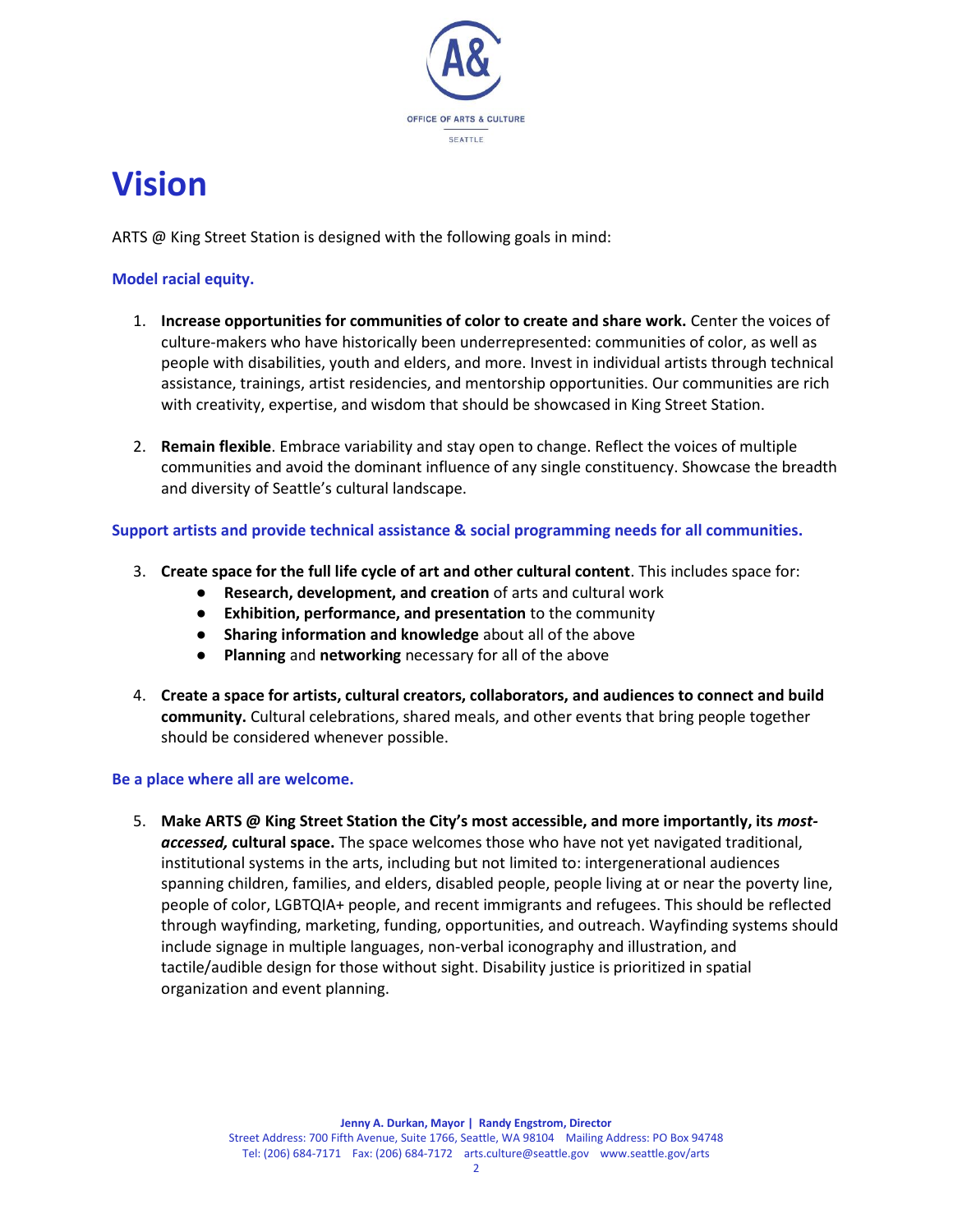

# **Programming**

King Street Station is envisioned to lift up a multitude of disciplines including but not limited to the "visual arts." It is intended to welcome any type of exhibition, event, performance, workshop, lecture, or other activation that can feasibly be presented.

# **Open Applications**

We are interested in learning from the public how this brand-new arts hub could be used. So, to start, we are launching an open-ended, online application Portal where artists, groups, and communities can tell the Office of Arts & Culture what they would like to do at King Street Station. Much of King Street Station's programming will come through these open applications.

We expect proposals for exhibitions, performance, dance, music, lectures, screenings, literary readings, spoken word, pop ups, gatherings, culinary gatherings, combinations of these formats, and more.

There will also be open applications for specific, structured opportunities:

- Applying to be on curatorial teams for Regional Survey (2019, 2020) and International Triennial (2021) exhibitions (see page 4)
- Art & Architecture on the Plaza (see page 5)
- Artist-In-Residence program (see page 6)

The ARTS @ King Street Station Advisors and King Street Station Program Lead (see pages 11-12) will select and schedule proposals, using the values and criteria determined by th[e public outreach process.](http://www.seattle.gov/Documents/Departments/Arts/Downloads/About/2018_1-REPORT-KSS-SCREEN.pdf)

The Portal is intended to offer artists and communities freedom to imagine programs without needing to decipher the City's various programming mechanisms, while also allowing Office of Arts & Culture the greatest flexibility in how to best organize interest from the community. The King Street Station Program Lead may also act as a curator to assemble exhibitions and programs from proposals that reach the Office of Arts & Culture through the Portal, or that they proactively identify. Such programs are also subject to approval by the Advisors.

The categories below were designed with the space in mind, combined with ideas developed through conversation with local community members and regional, national and international peer arts organizations. They are presented here as a framework to shape the first public programs. They will evolve as we grow into the space.

The Portal website will launch in Fall 2018. We are excited to learn how communities imagine using ARTS @ King Street Station.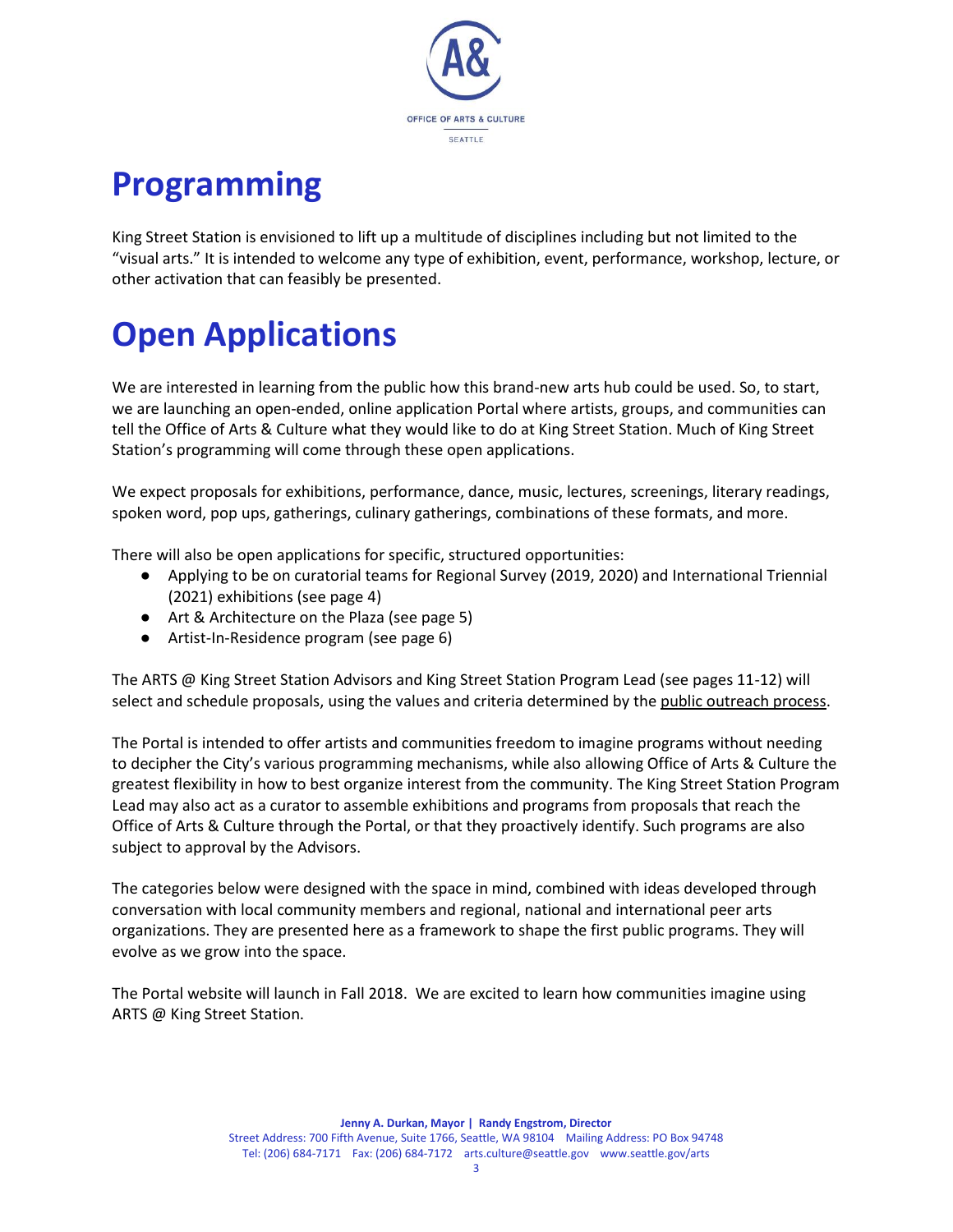

## **Online Proposal Portal**

### **Exhibitions**

The public is invited to propose exhibitions for King Street Station, via the Portal. Sometimes, King Street Station may be filled by one Major Exhibition. At other times it may have multiple small exhibitions.

#### **All exhibitions:**

- Are connected to the current programmatic framework
- Are open to all disciplines and media, and are encouraged to be multidisciplinary
- Receive funding from the Office of Arts & Culture
- May include complementary programs: performances, tours, trainings, and more

#### **Major Exhibitions**

A major exhibition is imagined as a group exhibition, organized by an independent curator or curatorial team, that fills the entire exhibition space at King Street Station.

Applicants may propose major exhibitions outright, or several separate proposals may be aggregated into one major exhibition.

Recurring, planned major exhibitions include a **Regional Survey** of Pacific Northwest Arts & Culture, alternating with a **Triennial** featuring regional, national and international work. These exhibitions are imagined as partnerships between guest curators and Office of Arts & Culture Staff. (A prototype of this type of project was *[BorderLands](http://www.seattle.gov/arts/borderlands)* in Summer 2017.)

Major Exhibitions:

- Remain installed for a significant amount of time, 16-24 weeks (4-6 months) each
- Take up most or all of the indoor exhibition space
- May be linked to Art & Architecture on the Plaza: an open call for the plaza facing Jackson Street
- Include an opening celebration/gala event

#### **Special Projects & Capsule Exhibitions**

Not all activities in the space will completely fill the 10,000 square foot exhibition hall. Smaller installations, events, exhibitions, programs, or individual bodies of work by single artists will also have opportunities for support through the curatorial program. These:

- May be individually branded in the space, or several may be combined into a larger exhibition
- Will likely remain installed for 4-12 weeks (1-3 months)
- Include an opening reception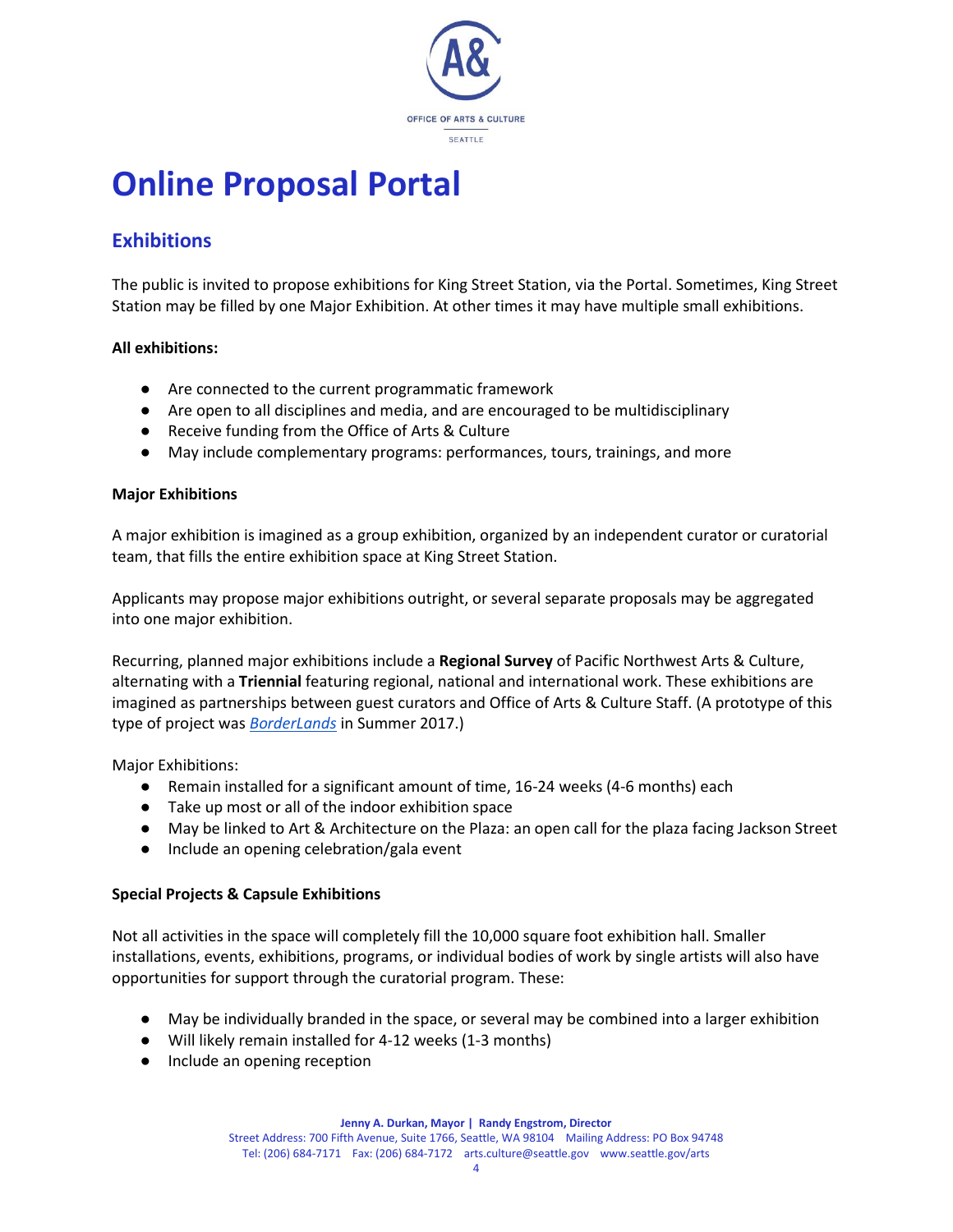

### **Art & Architecture on the Plaza**

The public is invited to propose activations of the King Street Station Plaza, via the Portal. Art & Architecture on the Plaza is imagined as a series of site-specific outdoor installations or artwork, designed for the Plaza facing Jackson Street, and produced by individual creatives or collaborative teams.

Plaza Activations:

- Are site-specific spatial interventions or objects that can be multidisciplinary in nature
- Are season-specific, designed for the time of year when they appear on the Plaza
- Receive funding from the Office of Arts & Culture
- Remain installed for a significant amount of time, between 12-20 weeks (4-5 months)
- May relate to Major Exhibitions or Projects & Capsule Exhibitions
- May include complementary programs: performances, screenings, presentations, and more

Beginning in 2019, we are launching an annual Design-Build Summer Architecture Pavilion commissioned by Office of Arts & Culture.

#### **Events**

The public is invited to propose events at King Street Station, via the Portal. We are interested in ideas for programs, gatherings, and other activations. Events may be proposed and promoted independently, or they may be scheduled to complement exhibitions. These could include, and are not limited to:

- Performances: Dance, Music, Performance Art, Theater, Comedy, Spoken Word, Magic...
- Literary Readings
- Lectures and Symposia
- Screenings and Film Festivals
- Reading Groups
- Debates
- Sketching and Figure Drawing
- Potlucks or Culinary Gatherings
- Combinations of these formats
- ...and more.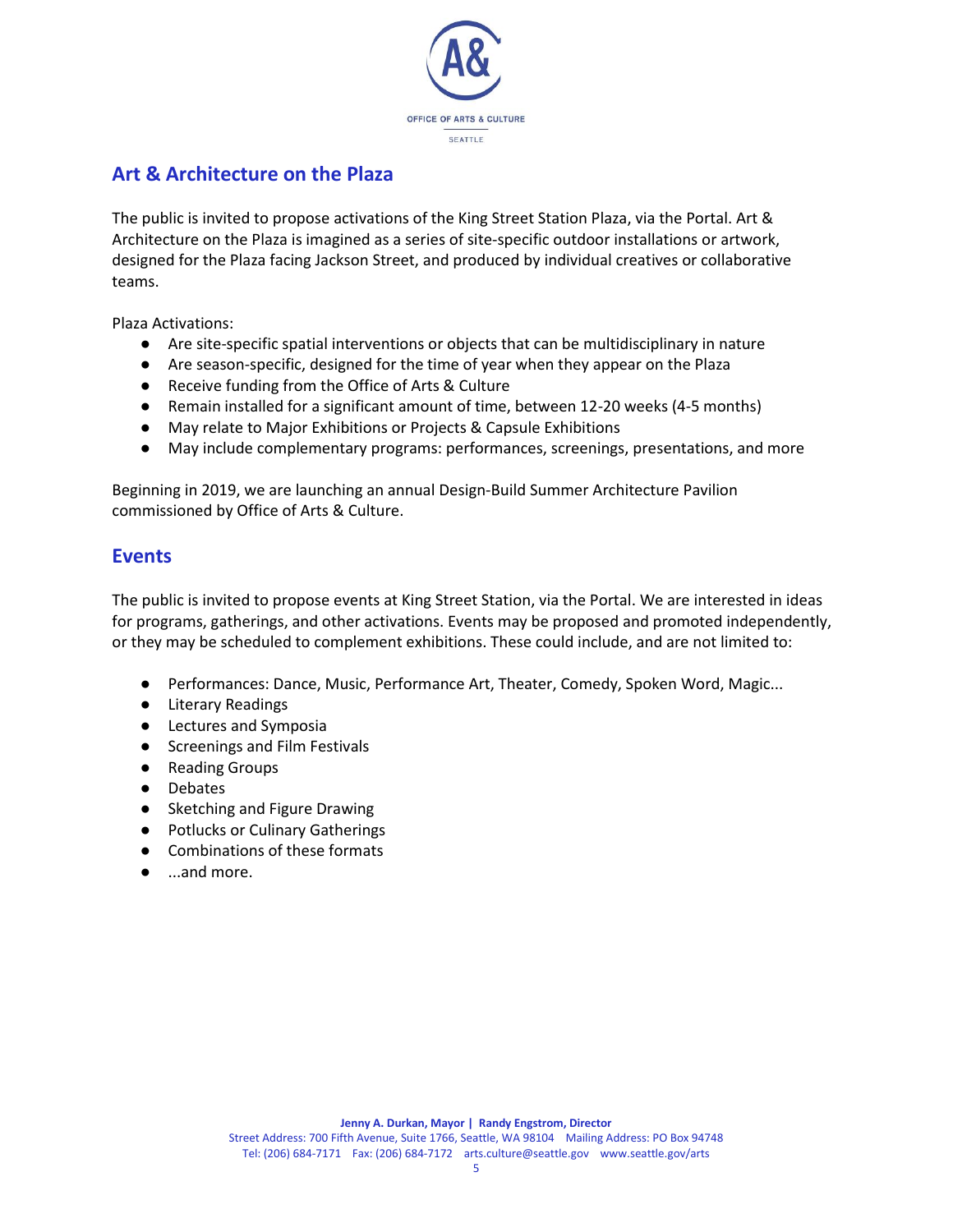

## **Artists-In-Residence**

Four artists or artist groups per year will be selected through an application process for residency in the King Street Station studio space. Each residency will last for three months. Program components include:

- A 170 sq ft. studio, equipped with tables, chairs, and WiFi, for the creation of new work, offered to one applicant (or applicant group) at a time on a quarterly basis
- A financial stipend for the support of the artist while in residence
- Open to all disciplines: visual arts, design, writing, literature, performing arts, music, architecture, tech, and more
- Artists will have the opportunity to present their work to the public
- Optional opportunity to be a King Street Station Advisor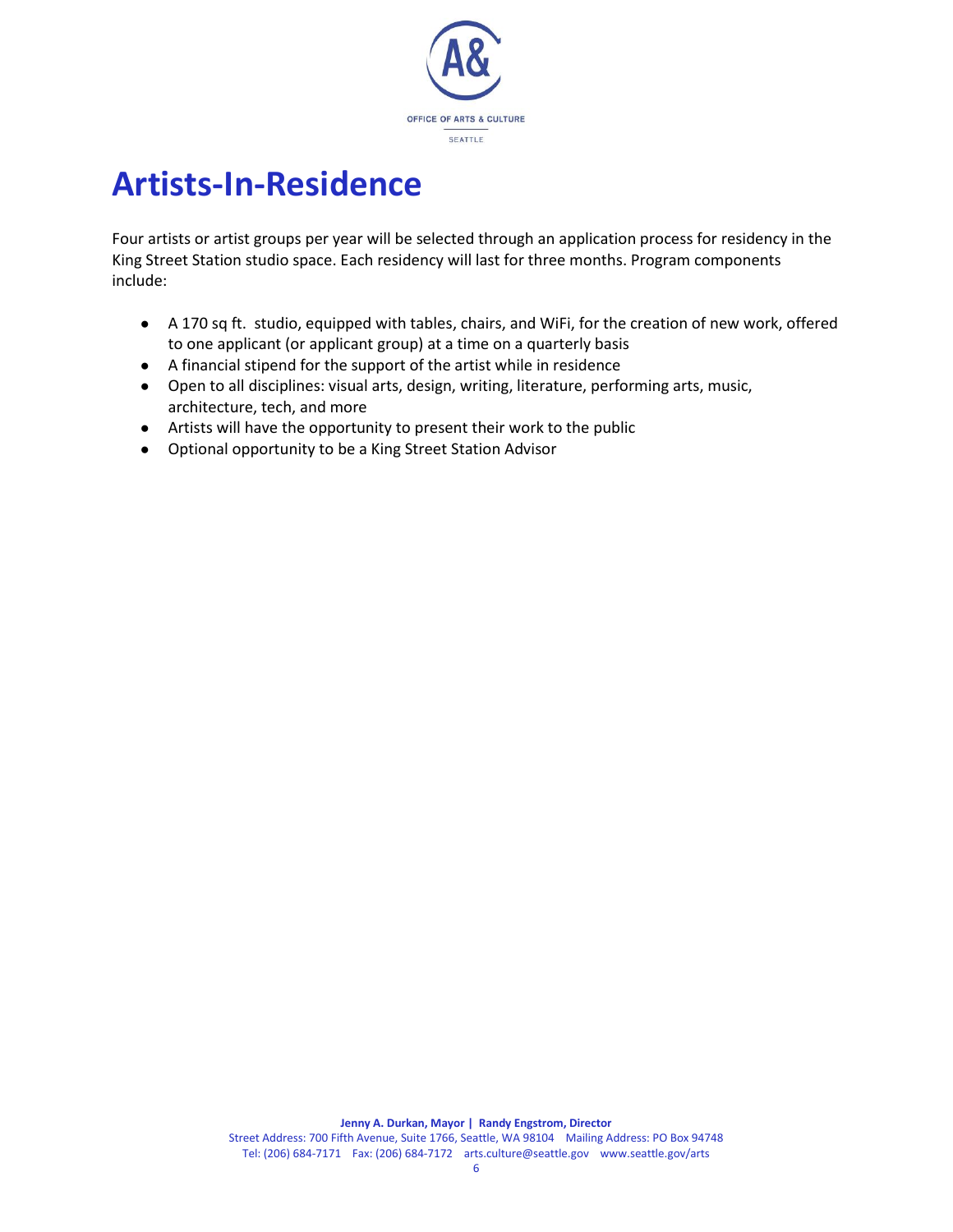

## **Office of Arts & Culture Programs**

These are programs selected by ARTS staff, or that do not require an application to participate.

### **Open Salon Exhibitions**

Open Salon Exhibitions are imagined as drop-off, non-juried exhibition opportunities, in which anybody may present their work.

- Open Salon Exhibitions will take place once per year.
- Staff will mount the exhibitions and determine artworks' placement, display, and lighting.
- Calls for Participation may relate to a concurrent Major Exhibition, or other cultural reference points to help focus the work.
- Exhibition length will be approximately one month and will recur at the same time each year.
- There is no participation fee. Participation by presenters is voluntary and uncompensated.
- An opening event or celebration may be planned around the work.

#### **Civic Art Collection**

A dedicated space will showcase holdings from the City of Seattle's Civic Art Collection. Artwork may be selected to thematically complement other programs and exhibitions within King Street Station.

#### **Public Presentations**

- Lectures, Panel Discussions, Conferences, Colloquia, and Symposia
- Work In Process: Creatives working on commissions or in development of grant-funded projects could present works in progress and experiment with ideas
- Artist Talks: Opportunities for more established artists, and a diverse array of artists at different stages of their careers, on all types of art forms, traditional to ephemeral

#### **Arts Slams**

Arts Slams are imagined to be regularly recurring events that are open to the public, both as audience members and as presenters. These are multidisciplinary and interdisciplinary "Open Mic" style events hosted by the Office of Arts & Culture.

- Arts Slams recur on a regular date: *for example,* the second Monday, every other month.
- The recurring Arts Slam is open to all to participate, with sign-ups open before each event.
- There may be additional Arts Slams to meet specific needs, themes, and communities.
- Arts Slams welcome a range of performing, visual, auditory, and movement-based presentations (visual slideshows, readings, dance, music, etc.)
- Attendance is free for the audience. Participation by presenters is voluntary and uncompensated.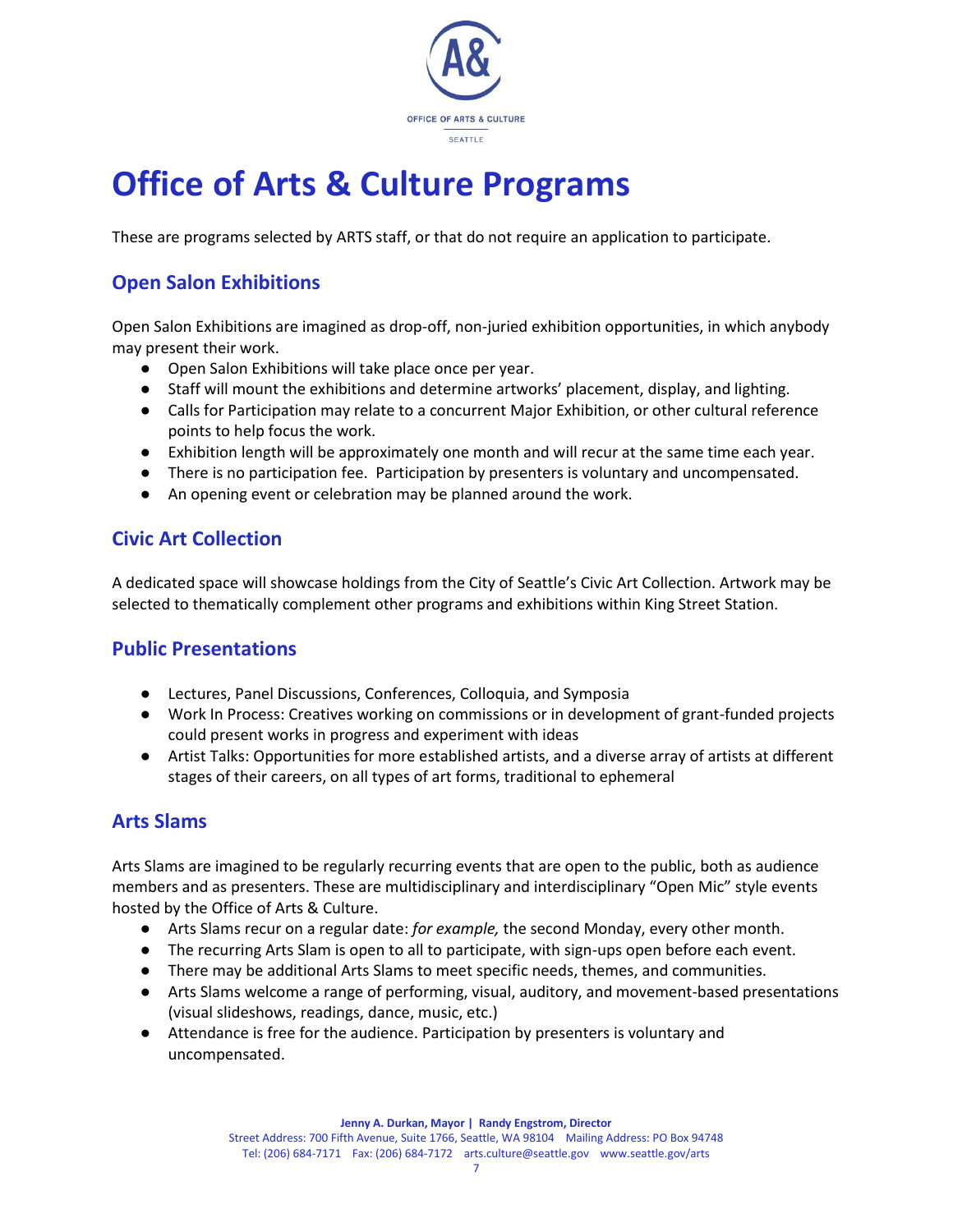

#### **Trainings and Technical Assistance**

A series of educational and professional development opportunities connect to the many bodies of work around the Office of Arts & Culture, and the broader cultural community. Examples may include:

- **Office of Arts & Culture Opportunities:** Workshops, trainings, and information sessions related to opportunities presented by the Office: grants, mentorship programs, public art commissions
- **Square Feet Seattle:** An annual convening covering topics related to Cultural Space, featuring a keynote address, local panels, and the Large Foam Check Challenge
- **Racial Equity Trainings:** A series of trainings that help cultural workers embed racial equity into their creative practices
- **Safety in the Arts:** A series addressing issues related to public safety in the arts, from active shooter situations, to medical emergencies, to fire and earthquake preparedness
- Website development, digital marketing, social media leveraging, and software trainings **\***
- Workshops on creating successful arts proposals, fundraising, development best practices, and "opportunities fairs" **\***
- Documentation Day: a photographer, or group of photographers could be available to document artists' work, take headshots, and consult on images **\***

### **Pop Ups \***

In the future, there may be opportunities between (or even during) longer-term exhibitions to support pop-up exhibits and displays that can be installed and de-installed within a few hours, and that do not require any build-out, exhibition design, or lighting design. These opportunities could include:

- Maker Fairs: Opportunities for artists and craftspeople to present their wares
- Publication Expos: Art Books, Zines, Records, Comics
- Community Art Studio Garage Sale
- Gear Swap: Musical Instruments, Electronics, Art Supplies
- Clothing Swap and Sewing School

#### **Commuter-Focused Activation \***

King Street Station offers a unique opportunity to engage audiences who pass through the venue on a short-duration, often one-time, basis. In the future, thoughtfully designed and positioned experiences may address this group.

#### **Rapid Responses \***

Occasionally, current events or community needs may prompt the public to convene. In the future, there may be a process for evaluating requests, subject to space availability and staff discretion.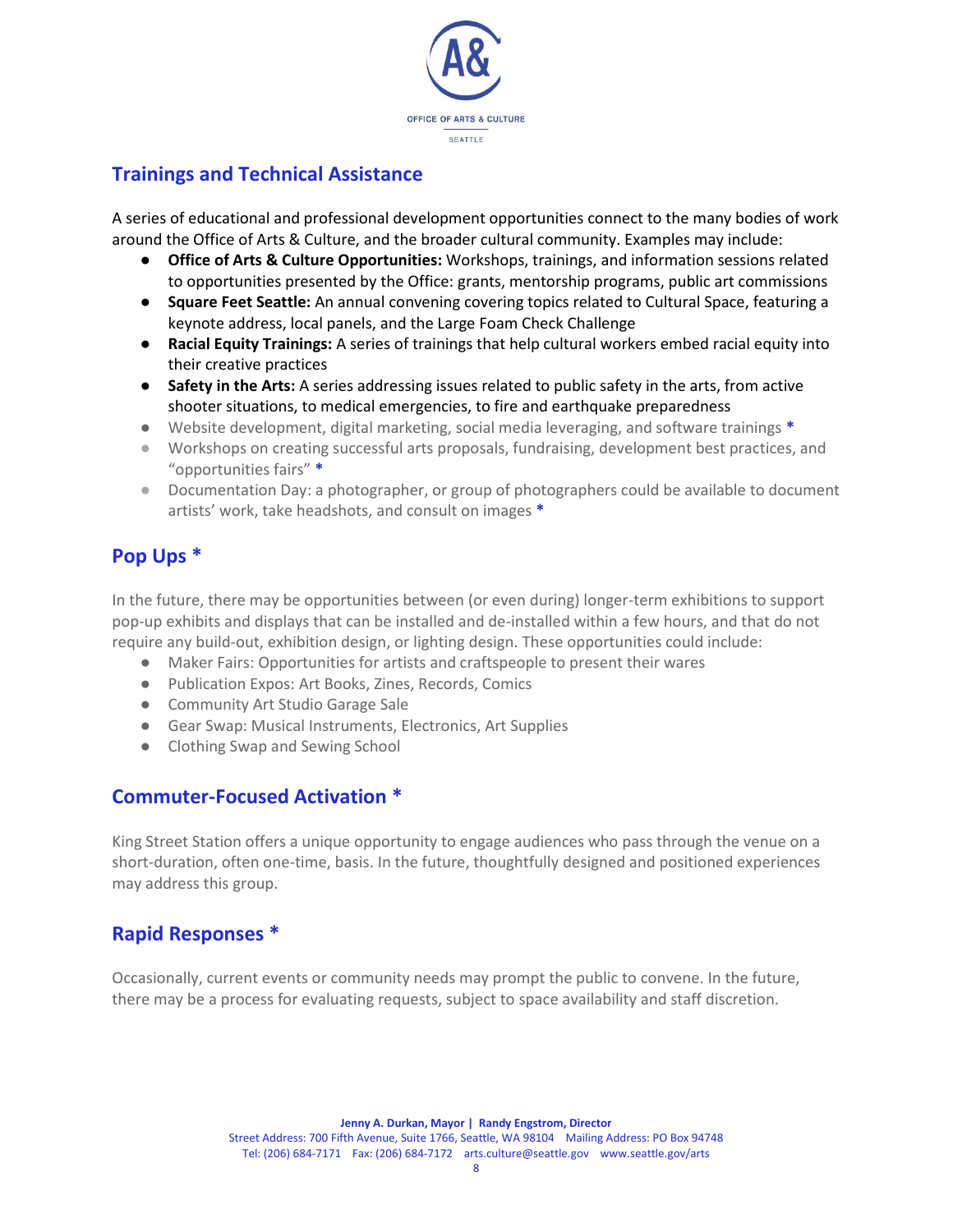

### **Digital Access \***

In the future, documentation of events and exhibitions, live streams, online programming, and digital interaction may make the activities at King Street Station accessible to people who are unable to visit due to constraints of geography or disability.

### **Rentals \***

Space may eventually become available to the community to rent for mission-aligned meetings and gatherings not produced by the Office of Arts & Culture. The priorities for rentals are:

- **Mission Alignment:** The mission of the programming at King Street Station is to center the voices of traditionally underrepresented communities of color. Rentals must align with this mission.
- **Event Rentals**: **ARTS @ King Street Station will** *not* **be available for rental as an exhibition or performance space.** All cultural programming requests (exhibitions, installations, performances, artist talks, etc.) must be submitted as applications through the Portal.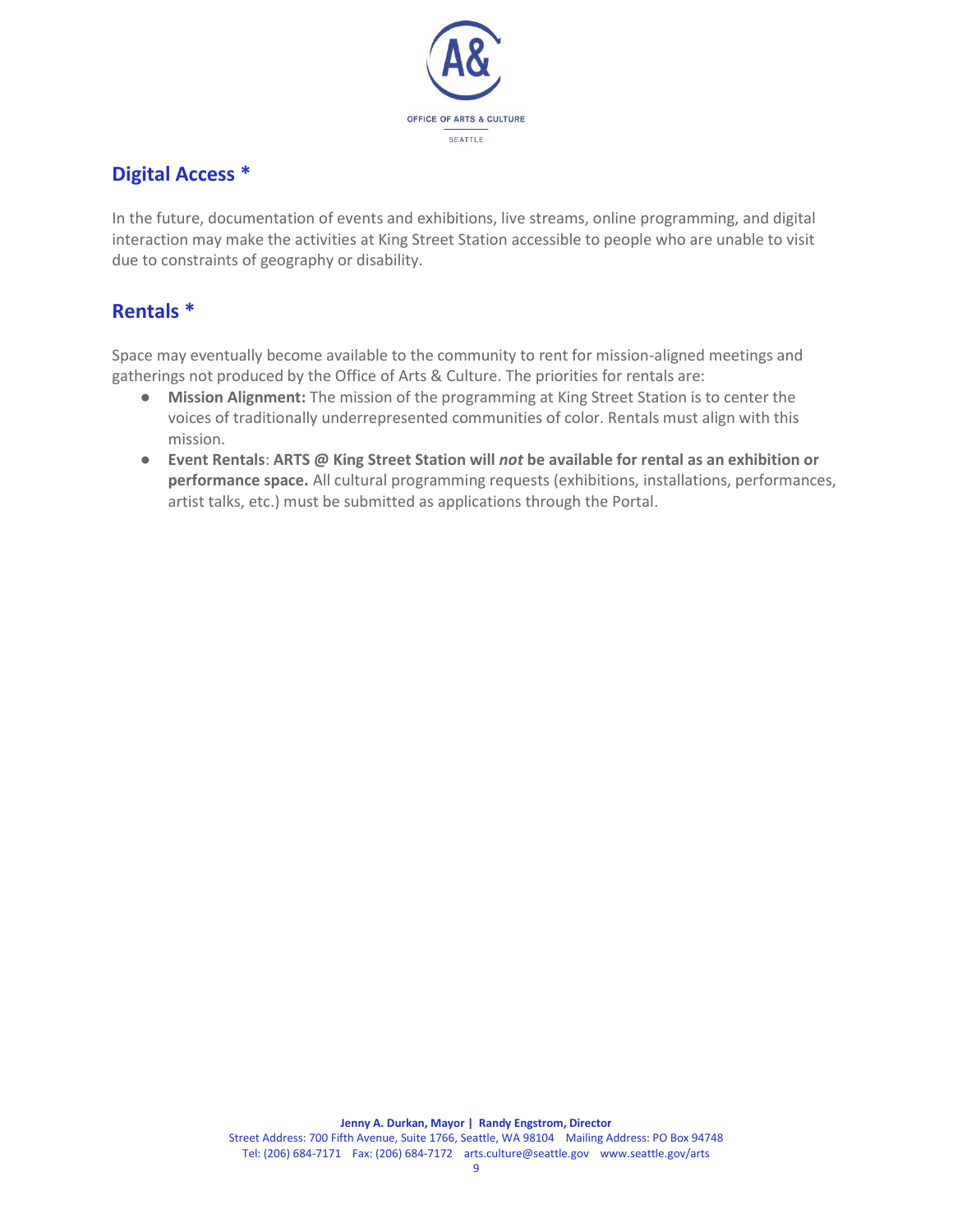

## **Resources**

## **Living Room**

The Living Room is the central space that connects the exhibition hall with the administrative offices. This space is available for a variety of programs and is also functional as a gathering space when "unprogrammed."

- Meeting Space: The public is invited into this space to sit, read, and meet. There is free guest WiFi access and seating options.
- Many casual presentations, technical assistance sessions, workshops, and trainings can take place in the Living Room.

#### **Access to Basic Needs \***

In the future, a centralized resource, both physical and digital, could offer information about job opportunities, healthcare, affordable housing, studio rentals, childcare, accessibility, and more.

### **Cultural Info Kiosk \***

In the future, an information kiosk may provide an opportunity for patrons to explore the breadth and depth of Seattle's cultural landscape. There will be space for printed collateral from independent organizations, as well as information about programs through the Office of Arts & Culture. The potential exists for a cultural calendar, or other digital interactive experiences, to be shared through a kiosk as well.

#### **Libraries and Labs \***

- **Tool and Equipment Library:** In the future, an equipment library could allow the public to "check out" equipment that is typically needed only once, or tools that are often too expensive for individuals to purchase.
- **Art Publications Library:** In the future, arts publications, reports, and other printed resources may be available to browse.
- **Computer Lab:** In the future, computers may be available for use in the space.

**\* Some of the ideas described might not be realized when we first open. As King Street Station develops and matures, we will revisit these ideas for feasibility and evaluate continued interest. Items marked with an asterisk (\*) note ideas that may not be implemented for the opening.**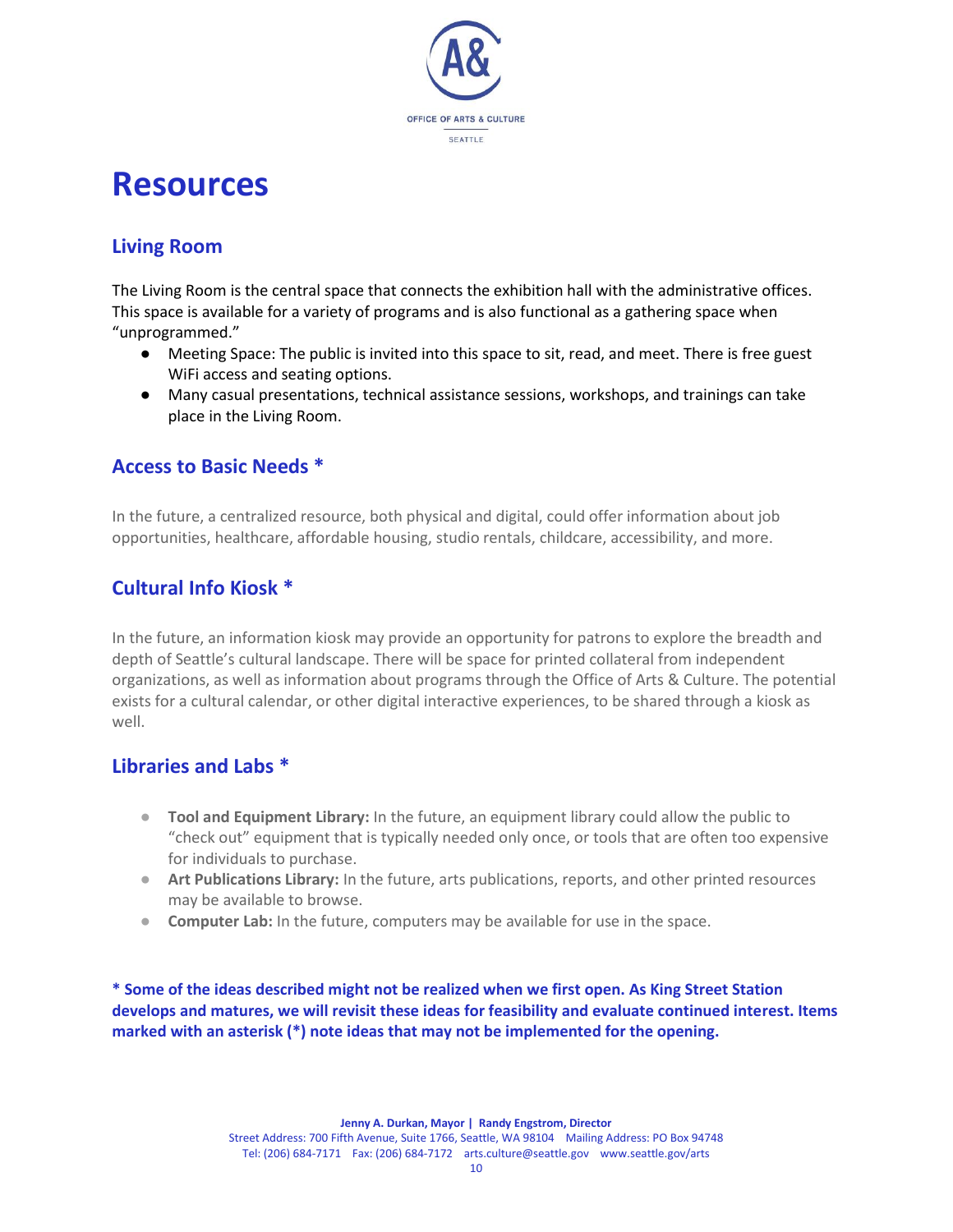

## **People**

### **King Street Station Advisors**

The ARTS @ King Street Station Advisors are a newly formed group of community leaders and arts/culture enthusiasts who will help ensure our programming centers racial equity, represents and welcomes diverse communities, and showcases many creative disciplines.

#### **This group will:**

- **ADVISE** the Seattle Office of Arts & Culture (ARTS) as a peer review panel for proposals that emerge from the broader cultural community, and recommend programs to departmental leadership.
- **SHARE** the activities of ARTS @ King Street Station with their communities. And likewise, share their communities' ideas, interests, and concerns with ARTS.
- **INVITE** arts and cultural communities to propose programs, events and exhibitions.
- **UPHOLD** the [mission, vision, and racial equity commitment](https://www.seattle.gov/arts/about-us) of ARTS @ King Street Station
- **CONNECT** between the immediate neighborhood, and cultural communities in and around Seattle.

We are looking for Advisors who reflect the many communities we serve. Some individuals may fall into multiple descriptions on the following list. This is intended as a starting point, *to include but not be limited to:* 

- Artists, Creatives, Crafters, Makers, Artisans, Writers, Performers. Professional or nonprofessional, in any medium or discipline. Emerging, mid-career, established, and communitybased are all welcome.
- Communities impacted by racism
- People across the age spectrum, including youth and elders
- People across the gender and sexuality spectrums
- Immigrants, refugees, US Nationals, and other diasporic communities
- People with disabilities
- People living at or near the poverty line
- Housing-insecure or unhoused people
- People affected by incarceration or criminalization
- People who live, work, or receive services in Chinatown-International District & Pioneer Square
- Arts and Cultural Workers: administrators, educators, curators, preparators, registrars, arts writers, talent buyers, gallerists, guest services, security, custodians, directors, collectors, and more